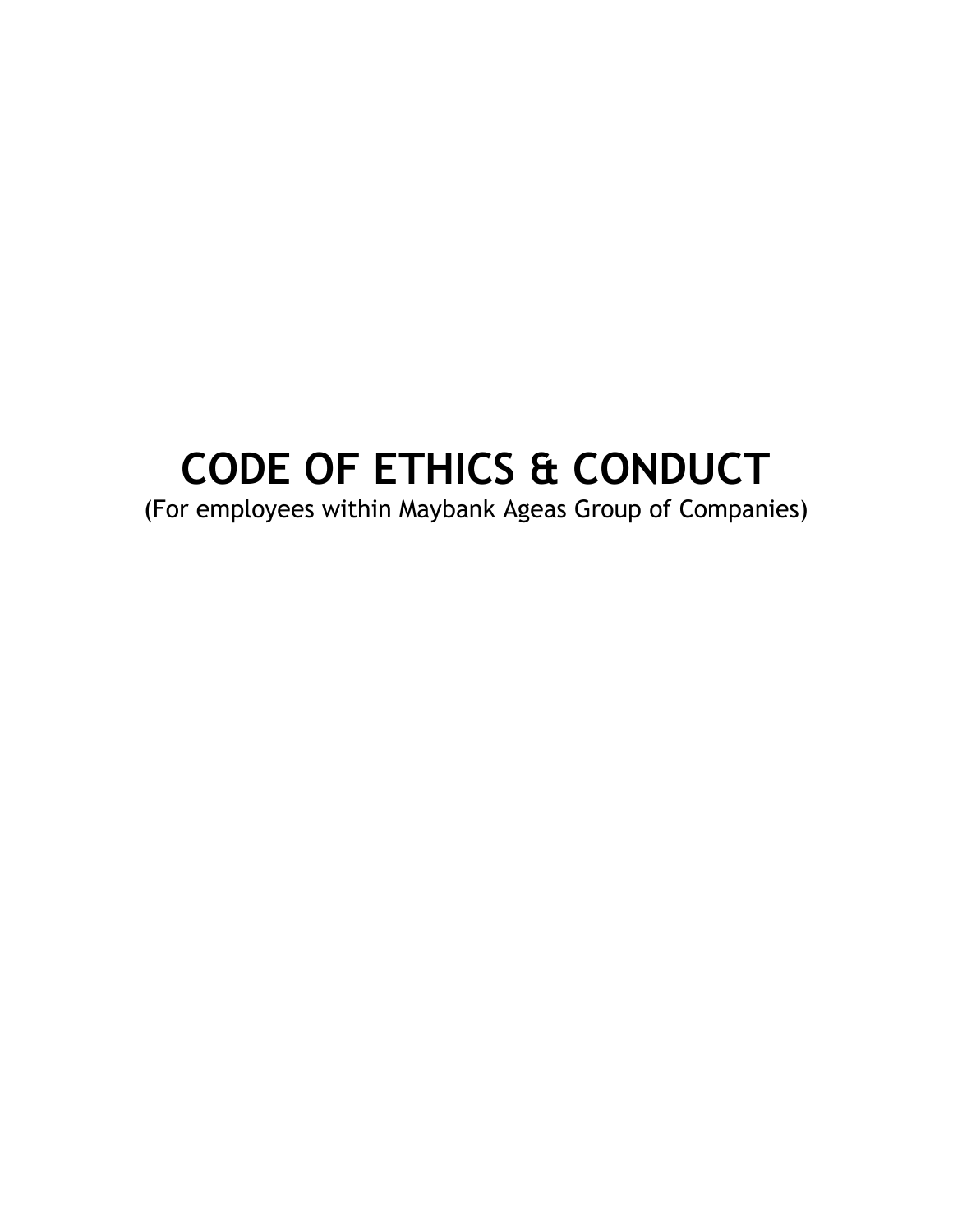# **Table of Contents**

|     |                                                |                                                     | Page                    |
|-----|------------------------------------------------|-----------------------------------------------------|-------------------------|
| 1.  | <b>INTRODUCTION</b>                            |                                                     |                         |
| 2.  | PURPOSE OF THE CODE                            |                                                     | $\overline{2}$          |
| 3.  |                                                | <b>COVERAGE OF THE CODE</b>                         | $\mathbf{2}$            |
| 4.  |                                                | <b>CONFLICT OF INTEREST</b>                         | $\overline{\mathbf{3}}$ |
|     | a)                                             | <b>Outside Financial Interest</b>                   | $\overline{3}$          |
|     | b)                                             | <b>Other Business Interest</b>                      | $3 - 4$                 |
|     | c)                                             | <b>Other Employment</b>                             | 4                       |
|     | d)                                             | Gifts                                               | 4                       |
|     | e)                                             | <b>Credit Facilities</b>                            | $\overline{\mathbf{4}}$ |
|     | f                                              | <b>Corporate Directorship</b>                       | 5                       |
|     | g)                                             | Trusteeships                                        | 5                       |
|     | h)                                             | <b>Personal Trading Accounts With Stock Brokers</b> | 5                       |
| 5.  | <b>MISUSE OF POSITION</b><br>6                 |                                                     |                         |
| 6.  | <b>MISUSE OF INFORMATION</b><br>$7 - 8$        |                                                     |                         |
| 7.  | INTEGRITY AND ACCURACY OF RECORDS/TRANSACTIONS |                                                     |                         |
| 8.  | FAIR AND EQUITABLE TREATMENT                   |                                                     |                         |
| 9.  | <b>RELATIONSHIP WITH CUSTOMERS</b>             |                                                     |                         |
| 10. | <b>CONFIDENTIALITY</b><br>10                   |                                                     |                         |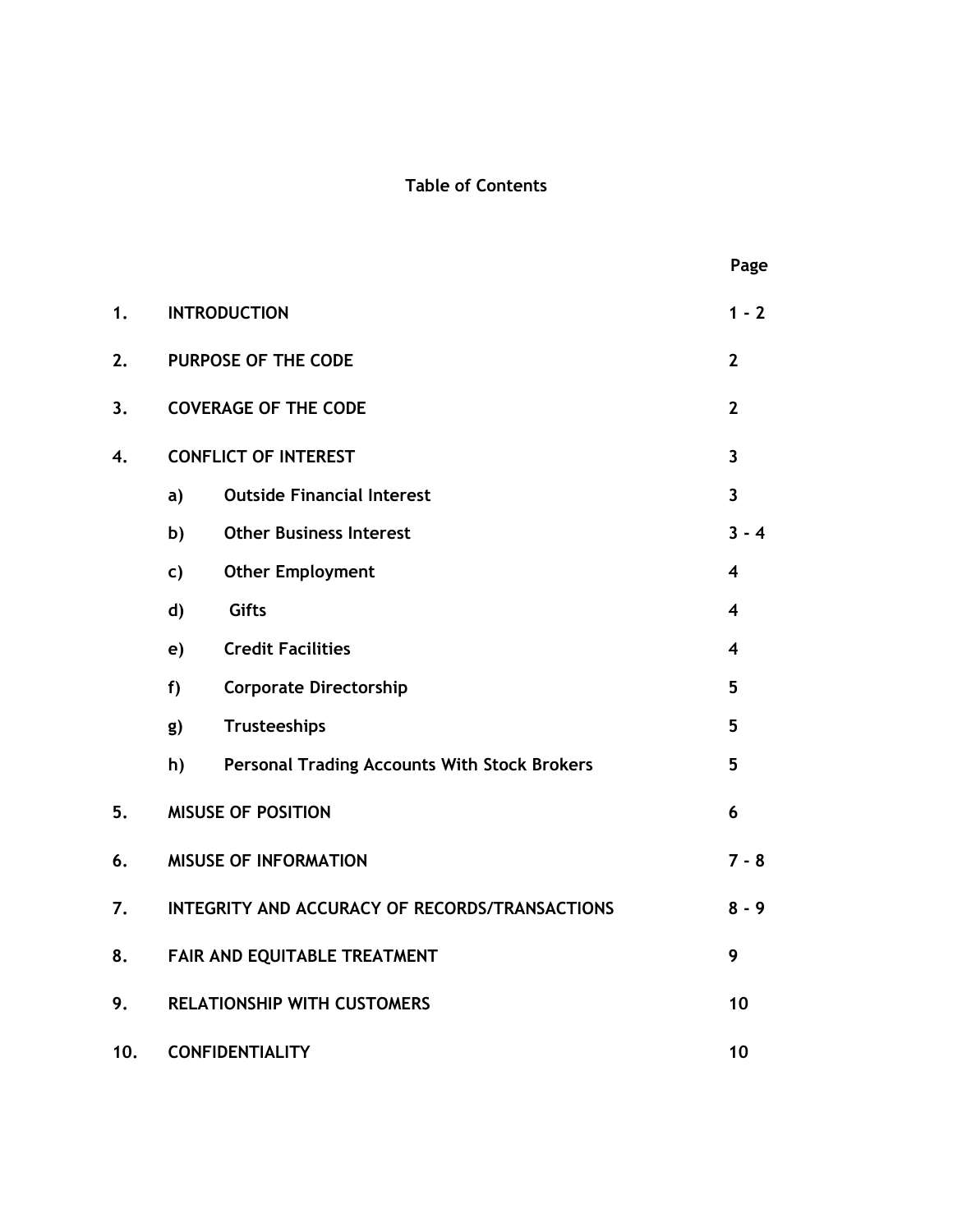# **Table of Contents**

|     |                                                                                  | Page      |
|-----|----------------------------------------------------------------------------------|-----------|
| 11. | GUIDELINES TO PREVENT MISUSE OF BUMIPUTERA NAMES IN PUBLIC 11-12<br><b>SHARE</b> |           |
| 12. | <b>MAKING OF PUBLIC STATEMENTS</b>                                               | $12 - 13$ |
| 13. | <b>INTEGRITY OF THE INFORMATION SYSTEMS</b>                                      | 13        |
| 14. | REQUIRED KNOWLEDGE AND COMPLIANCE                                                | 13        |
| 15. | PECUNIARY EMBARRASSMENT                                                          | 14        |
| 16. | <b>WHISTLE-BLOWER PROVISION</b>                                                  | $14 - 15$ |
| 17. | <b>SEXUAL HARASSMENT</b>                                                         | 15        |
| 18. | AVENUE TO EXPRESS VIEWPOINT OR COMPLAINT                                         | 16        |
| 19. | SECURITIES INDUSTRY ACT, 1983 (SIA)                                              | 16        |
| 20. | DISCLOSURE AND ANNUAL DECLARATION                                                | 17        |
| 21. | ADMINISTRATION OF THE CODE OF ETHICS & CONDUCT                                   | 17        |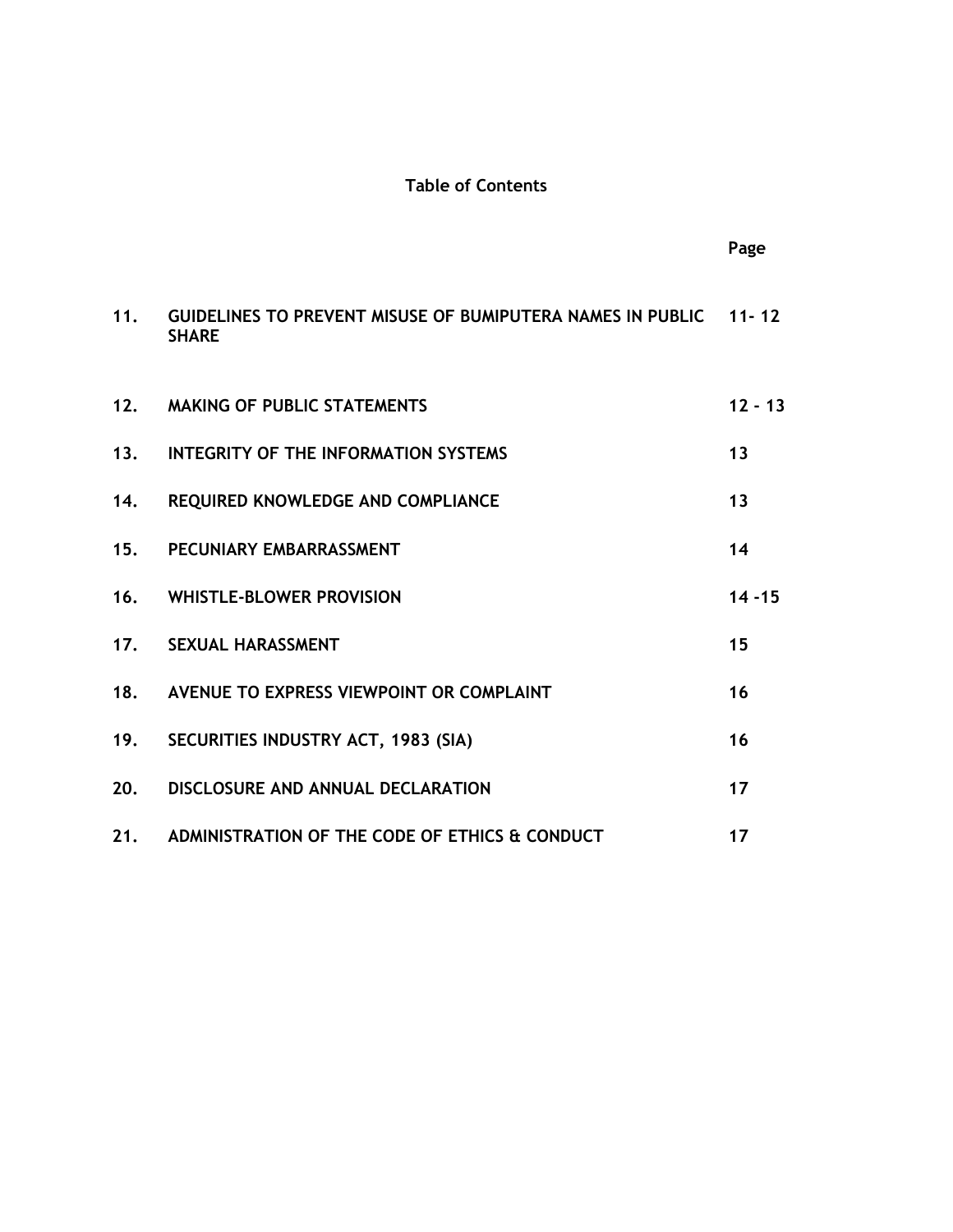#### **FOREWORD**

Maybank Ageas Group of Companies is committed to the highest standards of honesty, integrity and accountability in its conduct. We are determined to maintain these standards among our employees and ensure that the interests of the Sector are upheld at all times.

The Code of Ethics & Conduct aims to create awareness of the standard of conduct among all employees of the Sector and outline the principles we are committed to in discharging our duties.

Through this Code of Ethics & Conduct, the Sector will be able to foster a healthy and professional corporate environment.

The provision of this Code is deemed to be part of the Terms and Conditions of service for all employees.

*KAMALUDIN BIN AHMAD CEO Maybank Ageas Holdings Berhad/ Group Head Insurance and Takaful*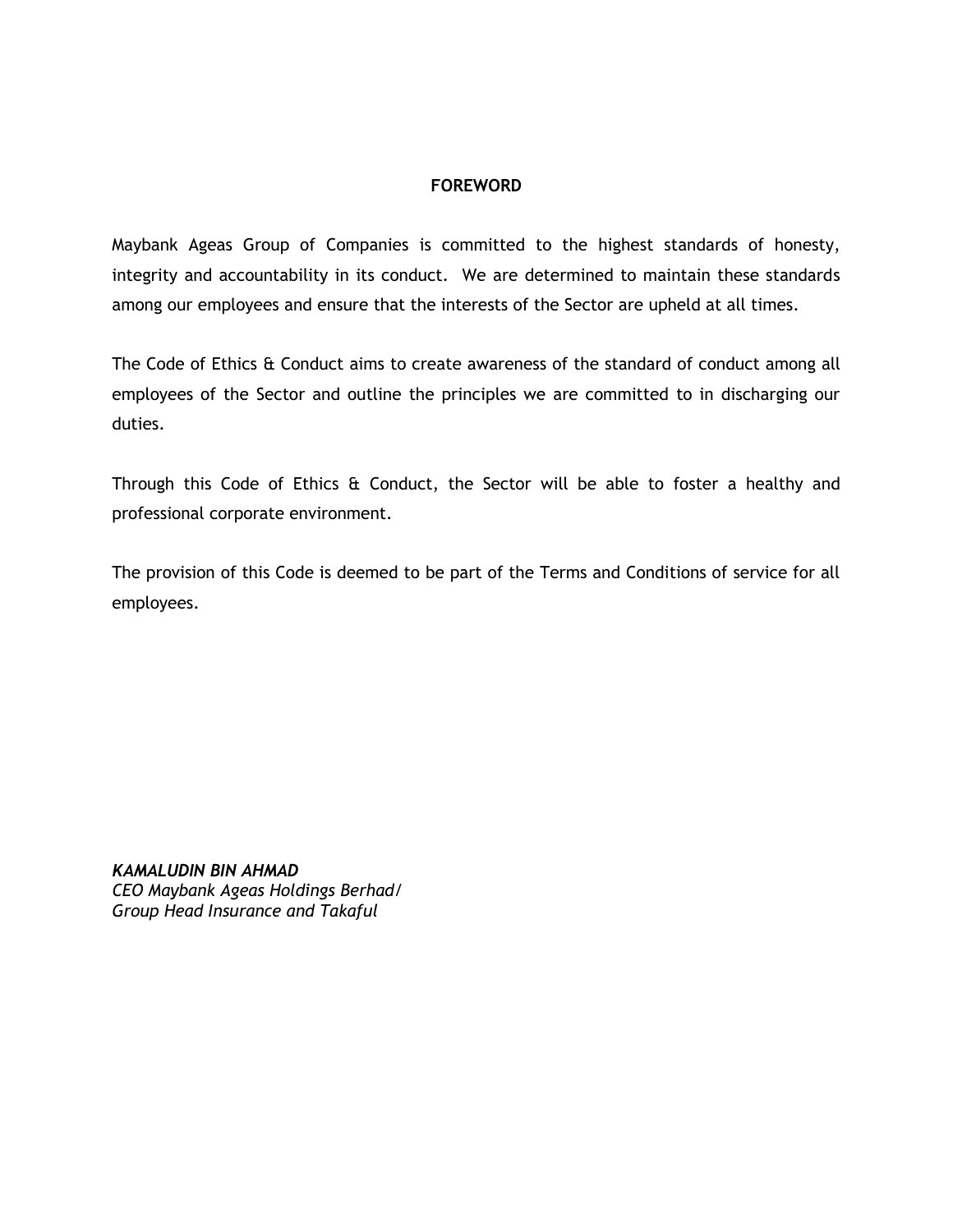#### **DEFINITION OF TERMS**

For the purpose of this *Code of Ethics*, the following terms shall have the meaning as defined below: -

- i. "*Employee*" means any person who is employed under a contract of service with any of the entities within the Maybank Ageas Group of Companies including Chief Executive Officers, Executive Directors, Company Secretaries and Expatriates.
- ii. "*Family*" means any persons related to the employee by blood, marriage, adoption or statute including:
	- a. a spouse of the employee;
	- b. a brother or sister of the employee;
	- c. a brother or sister of a spouse of the employee;
	- d. a lineal ascendant or descendant of the employee;
	- e. a lineal ascendant or descendant of a spouse of the employee;
	- f. a spouse of any person referred to in  $(b)$ ,  $(c)$ ,  $(d)$  or  $(e)$ ;
	- g. a lineal descendant of a person referred to in (b), (c) or (f);
	- h. an uncle, aunt or cousin of the employee, or of a spouse of the employee; and
	- i. a spouse, or a lineal ascendant or descendant, of the person referred to in (h).
- iii. "*Intermediary*" mean any parties where establishment of business relationship supported by written documentation arrangement including:
	- a. agents;
	- b. distributors;
	- c. brokers;
	- d. reinsurers; and
	- e. financial executives/advisors/consultants
- *iv. "Money Laundering"* includes use of Company's facilities to channel proceeds from criminal or illegal activities to a company or persons with the objective of deriving legitimate funds.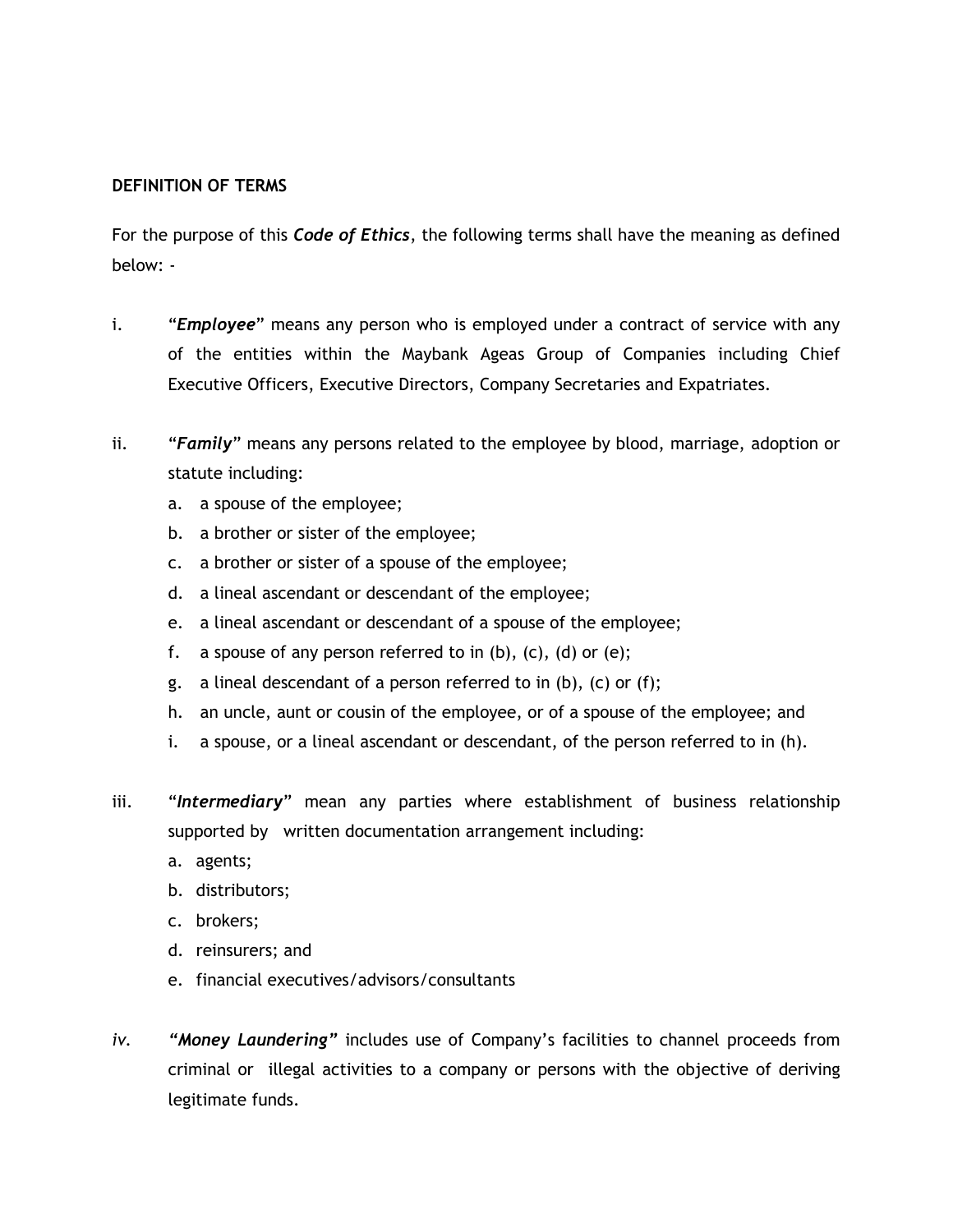# v. *"Other regulatory bodies" include*

- a. Life Insurance Association of Malaysia (LIAM);
- b. Persatuan Insurans Am Malaysia (PIAM);
- c. Malaysia Takaful Association (MTA).
- *vi. "Customers"* refers to policyholders, claimants, clients, brokers, repairers, adjusters, vendors and suppliers of goods and services.

#### *Note:*

- 1. Words denoting the singular number only shall include the plural and vice versa.
- 2. Words importing the neuter gender shall, where appropriate, include the masculine and neuter genders and vice versa.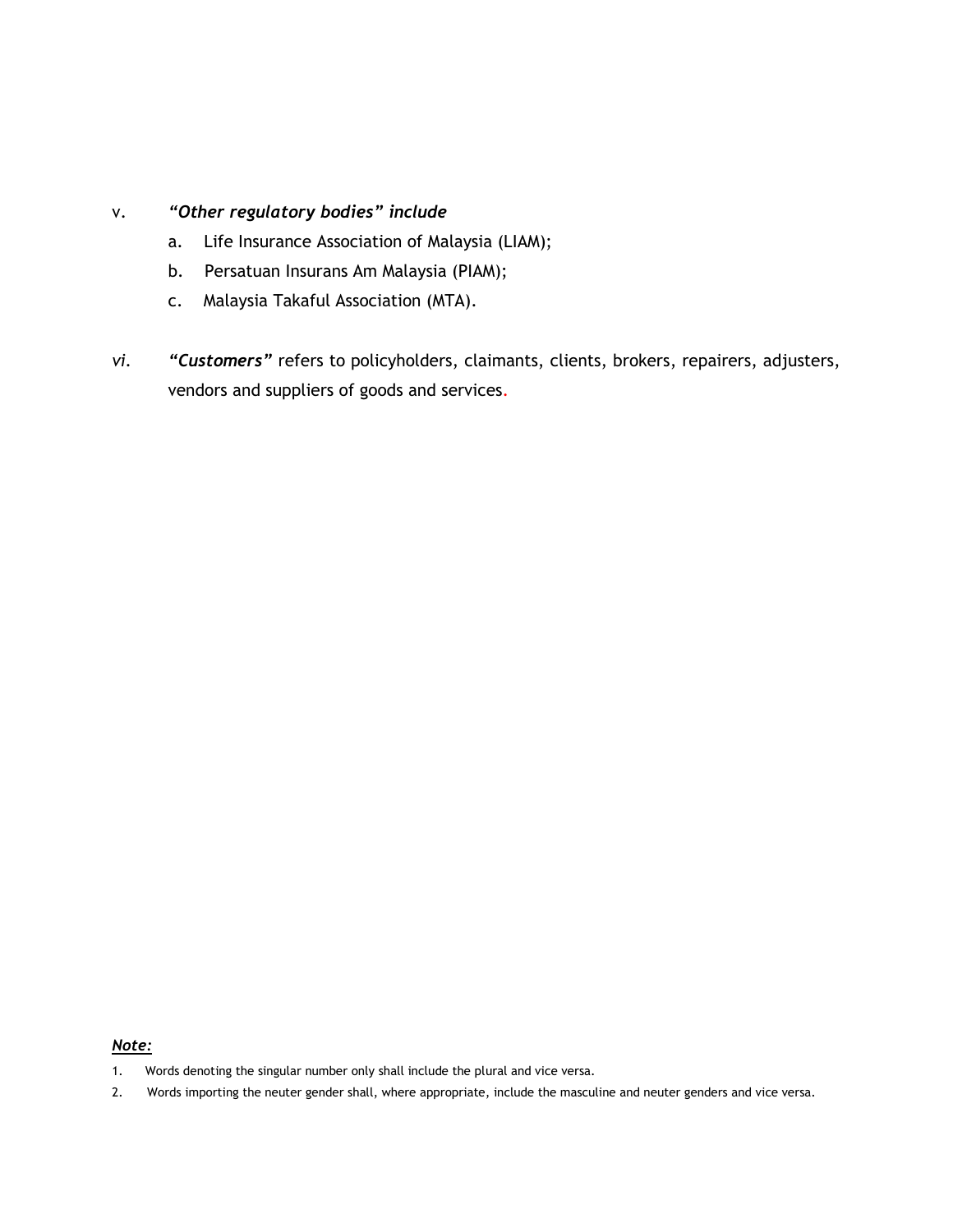#### **1. INTRODUCTION**

This Code of Ethics and Conduct (herein referred to as the ''Code") explains the standards of conduct that the Maybank Ageas Group of Companies (referred as the ''Sector") expects of you in your daily activities and dealings with others. The Code cannot foresee every situation that may arise. Rather, it identifies guiding principles to help you make decisions consistent with the Sector's values and reputation. You should also familiarise yourself with various corporate policies, statutory and regulatory guidelines that provide more detailed guidance on specific issues that may affect your work.

When a company practises and promotes ethical behavior, everyone benefits. Being honest, forthright and consistent in our dealings with others foster a positive work environment. As a custodian of public funds, the Sector has a responsibility to safeguard its integrity and credibility. This is necessary so as to preserve policy owners' and investors' confidence in the business of the Sector.

This Code applies at all times, without exception, to all employees within the Sector. Suppliers and partners, as well as third parties such as intermediaries and outsourced business partners, are also expected to adhere to the Code when dealing with or acting on behalf of the Sector.

This Code should be read in conjunction with the Financial Services Act 2013, Islamic Financial Services Act 2013, Code of Ethics and Conduct issued by the Life Insurance Association of Malaysia (LIAM), Guidelines on the Code of Conduct for The General Insurance Industry issued by Persatuan Insurans Am Malaysia (PIAM), Code by Malaysia Takaful Association (MTA), Fraud Reporting Hotline Handbook, Investment Management Guidelines, IT Security Policies, any Codes issued by professional bodies where employees belong to, other related Guidelines and Policies issued by and any supplementary memorandum or guidelines issued by the Sector. Employees have an obligation to follow other related procedures and guidelines issued by the department or division in addition to those described in this Code.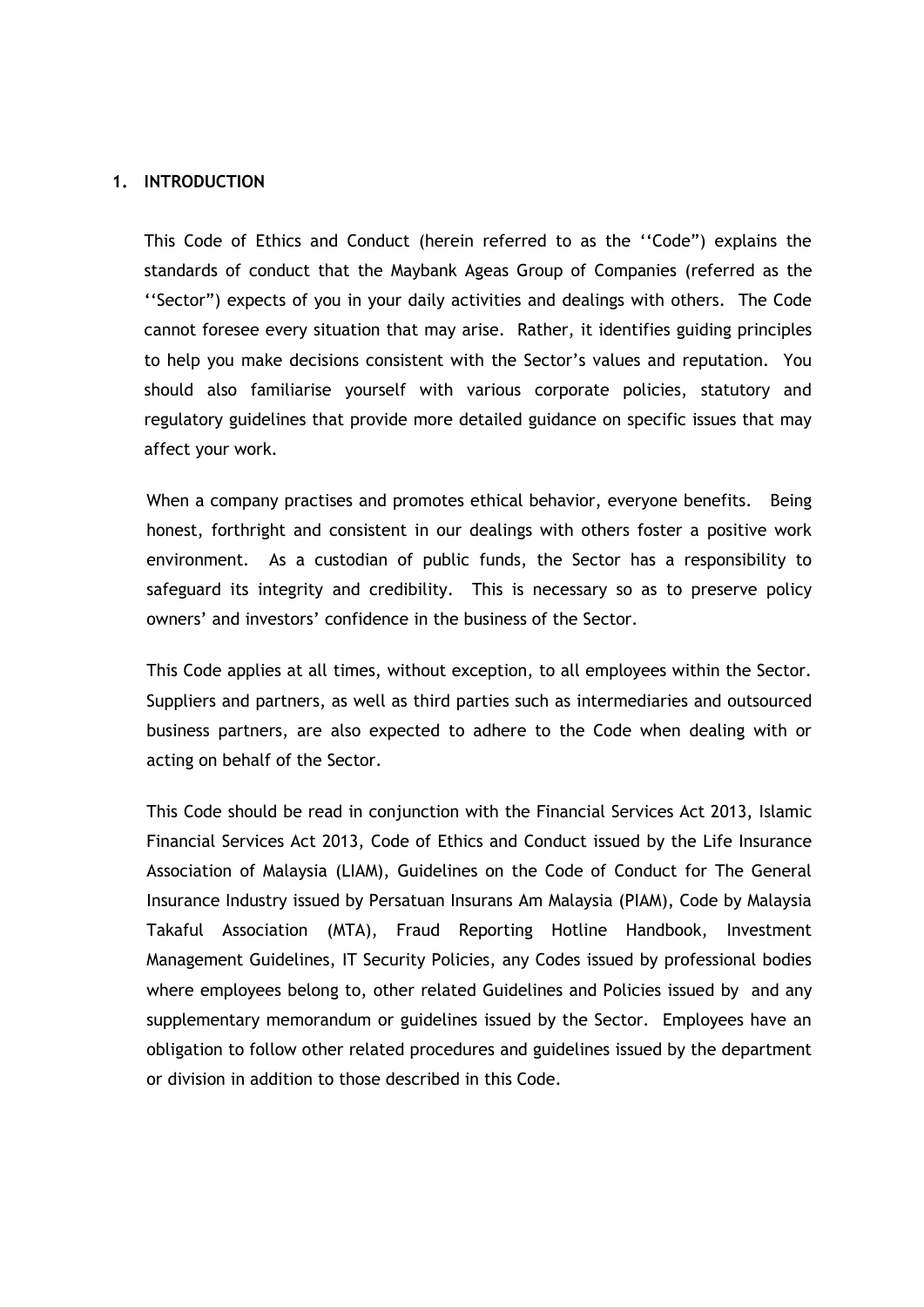Employees of the Sector are also bound to observe all other legislations, whichever are applicable and may have a more comprehensive coverage on the subject matters contained in this Code.

This Code serves as a guide for the promotion of proper standards of conduct and prudent practices. The Code should not restrict or replace sound judgement of employees in conducting their day-to-day business. Wherever there is doubt over matters relating to this Code, employees are to seek guidance from their superior or the Human Capital, Group Insurance and Takaful.

#### **2. PURPOSE OF THE CODE**

This Code stipulates sound principles that will guide all employees in discharging their duties. It sets out the standards of good insurance practice.

The purpose of the Code is to:-

- a) uphold the good name of the Sector and maintain public confidence in the Sector as well as in Group;
- b) maintain public confidence in the security and integrity of the insurance and takaful operations;
- c) maintain an impartial and unbias relationship between the Sector and its customers; and
- d) uphold the high standards of personal integrity and professionalism of the Sector employees.

# **3. COVERAGE OF THE CODE**

This Code applies to all employees working within the Sector. Certain clauses will continue to apply to employees even after they have ceased to be employed by the Sector.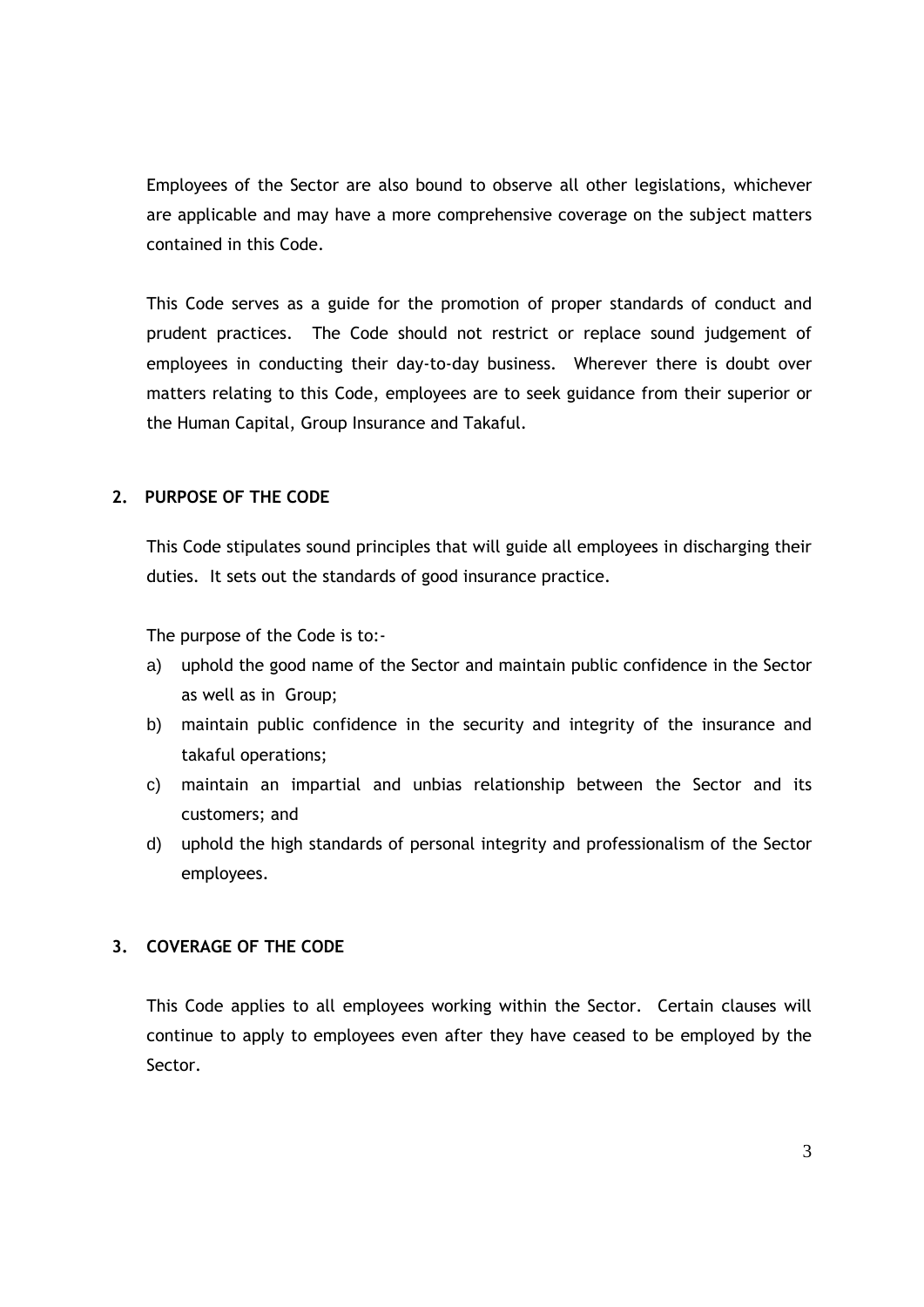#### **4. CONFLICT OF INTEREST**

Employees must not engage directly or indirectly in any business activities that<sub>2</sub> compete or conflict with the Sector's interest. These activities include, but are not limited to the following:-

# **a) Outside Financial Interest**

Where an employee has a financial interest in a customer, whether as a sole proprietor, partner, shareholder, creditor or debtor, such an interest must be **disclosed immediately** to the employee's superior who in turn should notify the Human Capital, Group Insurance and Takaful. Thereafter, the employee should not be directly involved in the Sector's dealings with the customer so long as the interest continues to exist.

The above restriction does not apply in cases where employees hold shares in publicly quoted companies unless the Human Capital, Group Insurance and Takaful considers the interest to be material, and the financial interest is considered likely to impair the objectivity of the employee concerned. In any case, holdings of five (5) percent or more of the voting shares in a public quoted company would be regarded as material.

When a conflict of interest arises between the Sector or the employee and customer, and where such conflict is apparent, the customer should be made aware of the consequences that may arise.

In assigning duties, superiors together with the Human Capital, Group Insurance and Takaful should not place their subordinates in situations where conflict of interest could arise.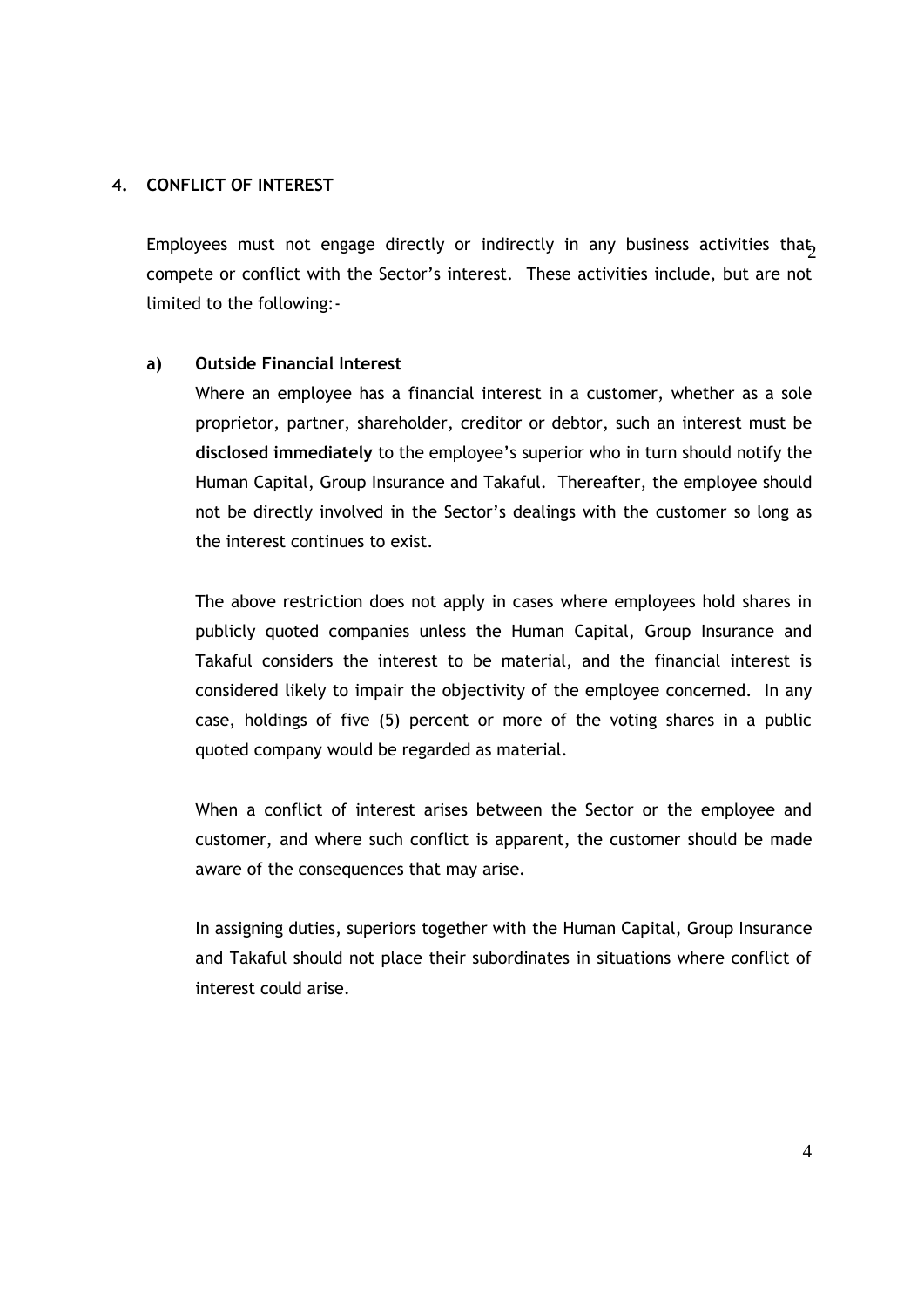#### **b) Other Business Interest**

An employee conducting business during working hours other than the Sector's business is considered a conflict of interest.

A conflict of interest can also arise where an acquisition of any business interest or participation in any business activity outside working hours demands excessive time and attention from the employee, thereby depriving the Sector of the employee's best effort on the job or resulting in adverse effect in performance.

#### **c) Other Employment**

Employees should not hold any other employment either fulltime or part time other than with the Sector. An employee is expected to devote his whole time and attention as well as commitment during working hours to his job duties.

#### **d) Gifts**

Employees shall not solicit or accept any bribe at any time. Employees shall take reasonable steps to discourage customers offering or prospecting their services from offering them personal gifts other than a gift of nominal value received during festival occasions, entertainment, gratifications, favours or services.

#### **e) Credit Facilities**

Employees should not approve credit facilities or any other transactions:-

- i. to themselves;
- ii. to any of their family members; or
- iii. to firms, companies or corporations in which they or their family have an interest.

Employees should not derive any improper benefits either in kind or monetary at the expense of the Sector. Employees and their family also should not obtain any property or business advantage from the Sector.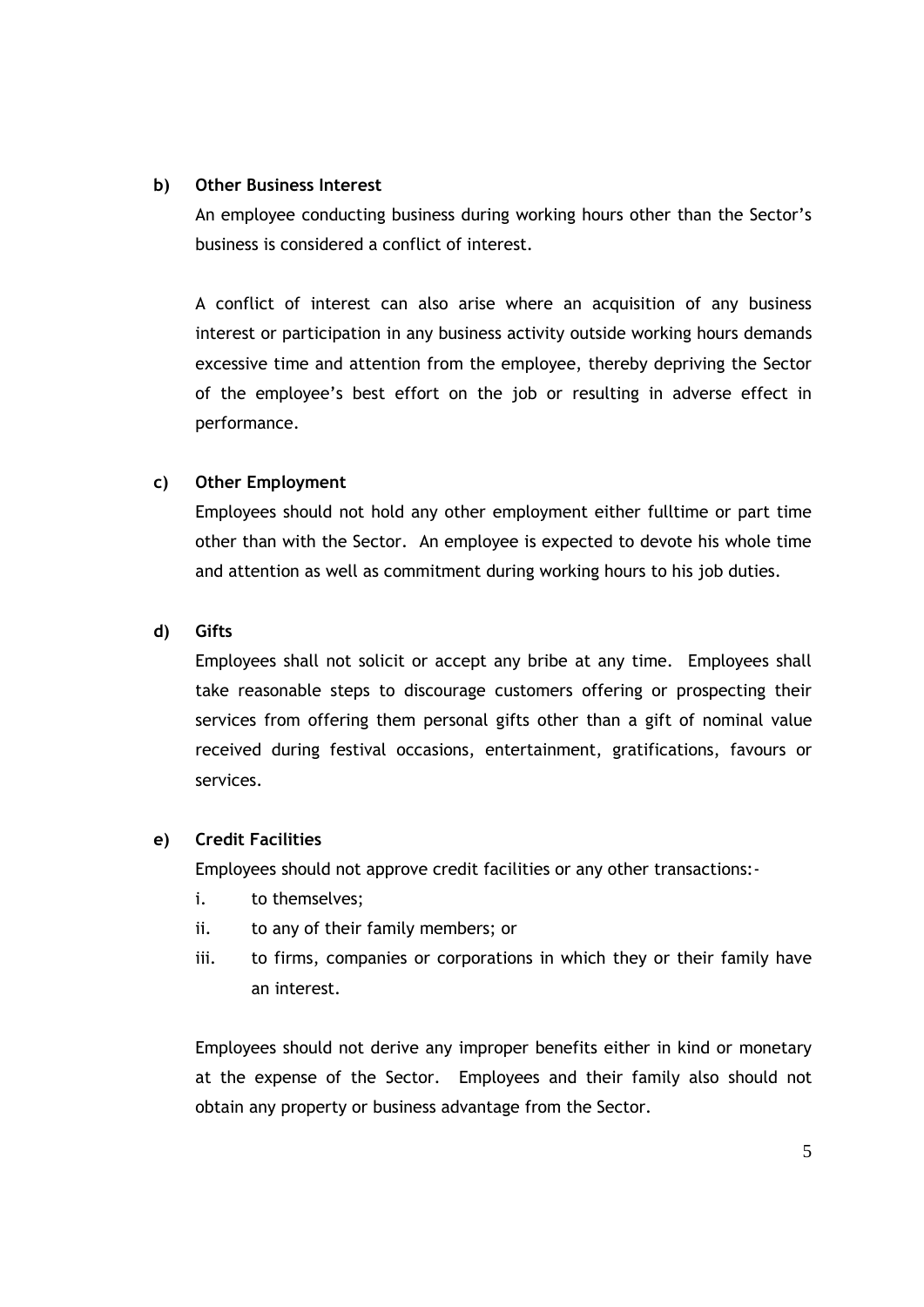### **f) Corporate Directorship**

Employees must not solicit corporate directorship. An employee should not serve as a director of another corporation without prior approval from the Chief Executive Officer of the Sector (in the case of the Chief Executive Officer or Director, approval must be obtained from the Board of Directors). Employees who hold directorships without such approval must seek approval immediately, if they wish to remain as directors of other corporations.

However, employees may act as directors of non-profit organizations, such as religious, educational, cultural, social, welfare, philanthropic or charitable institutions, subject to policy guidelines of the Sector.

#### **g) Trusteeships**

Employees must not solicit appointment as executors, administrators or trustees of customers' estates. If such an appointment is made and the employee is the beneficiary of the estate, his signing authority for the estate's bank account(s) must be approved by the Chief Executive Officer of the Sector who will not unreasonably withhold approval.

# **h) Personal Trading Accounts with Stock Brokers**

Investment Management employees should refrain from using dealers/stock brokers used by the Sector for effecting personal securities. Investment Management employees who wish to use the same dealers/stock brokers are required to declare to Human Capital, Group Insurance and Takaful.

Investment Management employees shall also not personally trade in securities in conflict with the Sector's interest.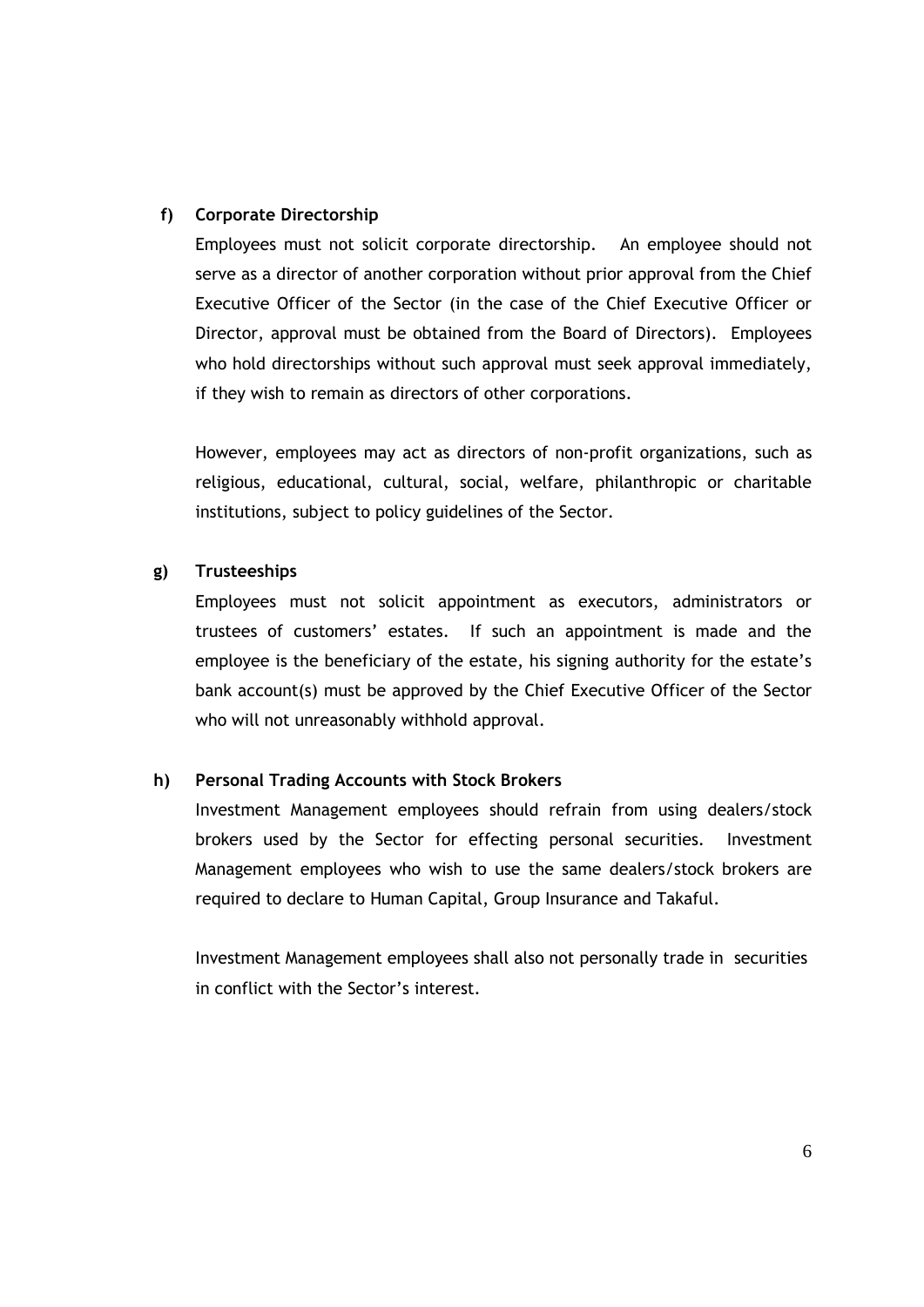# **5. MISUSE OF POSITION**

Employees should not abuse their position in the Sector to take advantage of any information obtained in the course of duty for *personal benefit* or for the benefit of other persons.

Employees should not make use of their position in the Sector to solicit or receive favours from the Sector's customers in exchange for preferential treatment.

Employees should not offer bribe or kick back to customers when soliciting business and servicing customers. Corporate gifts of small values customarily offered or presented to customers are not examples of bribes.

Employees should not solicit personal favours and gratuities from customers including but not limited to the following:-

- a) favours, financial or in kind;
- b) preferential or concessionary offers; or
- c) gifts of any form, including cash, bonds, negotiable securities, personal loans, airline tickets, discounts or use of vacation or other entertainment facilities or property.

It is the duty of all employees to ensure that no employees in the Sector misuse their position in the Sector. Employees who know of any irregularities must report such irregularities in confidence to Human Capital, Group Insurance and Takaful.

Employees must not use the Sector's or its operating entity's name or facilities for personal benefit in political, investment or purchasing transaction or in similar types of activities. Employees and their families, must not use their connections with the Sector to borrow from or become indebted to customers or prospective customers.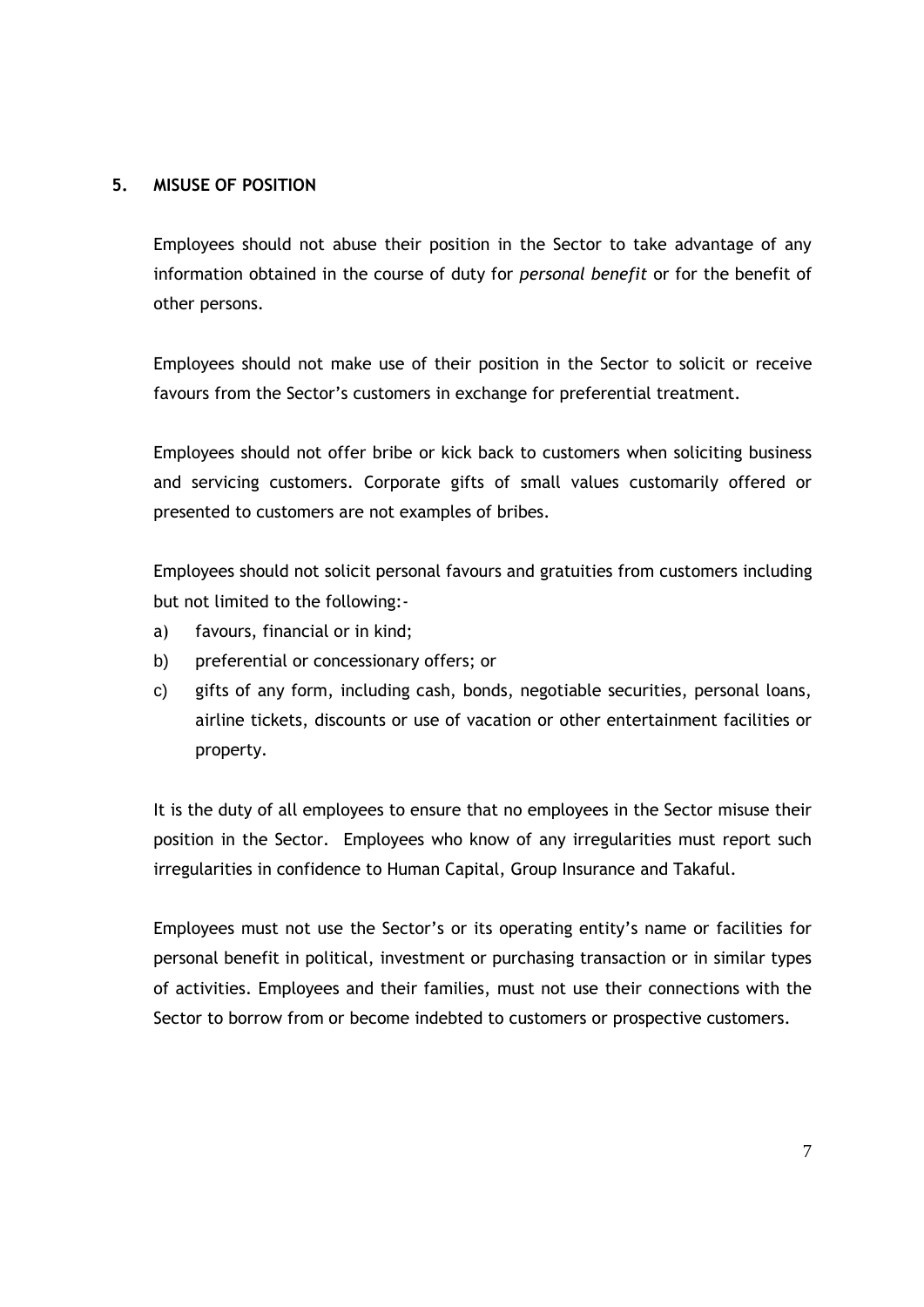Further, employees must not use the Sector's facilities and influence for speculating in commodities, gold, silver, foreign exchange or securities, whether acting personally or on behalf of friends or indirectly through friends or families. Such misuse of position may be grounds for dismissal. Employees must also not provide mutually beneficial transactions to employees of other institutions in return for similar facilities, designed to circumvent the provisions contained in this Code.

#### **6. MISUSE OF INFORMATION**

Employees should not copy, remove or make use of any information obtained in the course of business for the direct or indirect benefit of themselves or of any other persons.

Employee's use of information of the Sector or customers or prospective customers to benefit themselves or confer an advantage on themselves or any other persons is regarded as a misuse of such information.

Employees in possession of confidential information should not use it for the benefit of themselves or any other persons in the following ways:-

- a) To communicate such information to any customer or any third party.
- b) To influence any customer or any third party in any transaction.

The above prohibitions relating to the misuse of information continue even after employees cease to be employed by the Sector.

An employee in one division, department or branch shall not retrieve or obtain information from other divisions, departments or branches unless the information is necessary in their course of work. Any transmission or transfer of information among divisions, departments or branches should be properly authorised.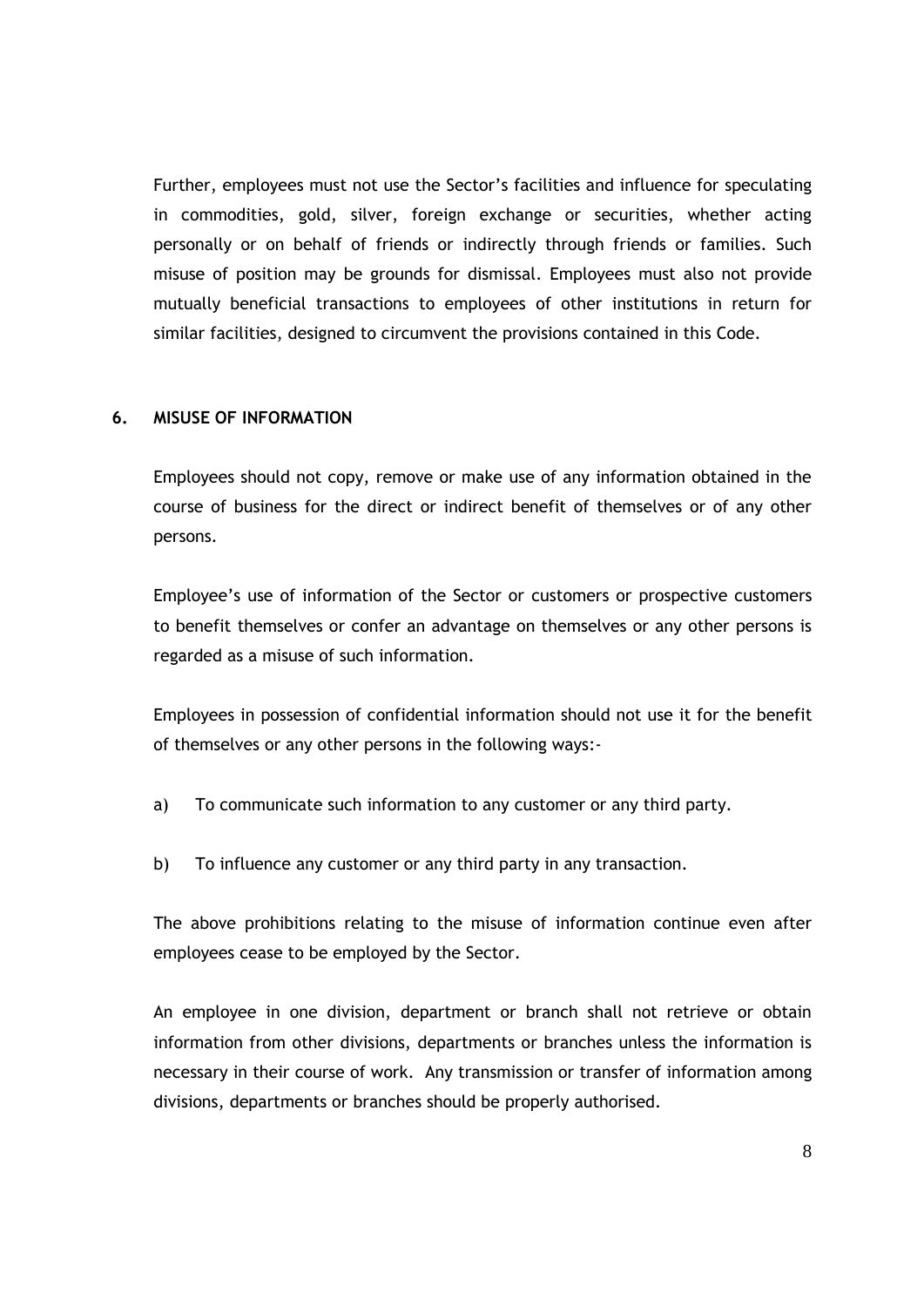An employee shall not deal in securities of any company listed or pending listing on a stock exchange at any time when he is in possession of information, obtained as a result of his employment by, or his connection with the Sector which is not generally available to shareholders of that company and the public, and which, if it was so available, would likely bring about a material change in the market price of shares or other securities of the company concerned.

An employee who possesses insider information is also prohibited from influencing any other person to deal in the securities concerned or communicating such information to any other person, including other employees who do not require such information in discharging their duty.

#### **7. INTEGRITY AND ACCURACY OF RECORDS AND TRANSACTIONS**

Employees should ensure that accurate and complete records of the Sector's operations are kept and maintained in such a form and for such a period as determined by the Sector. These records include but are not limited to the following:-

- i. Books, slips, documents and statements;
- ii. Computer tapes, diskettes or any electronic storage media;
- iii. Computer programmes;
- iv. Microfiches/microfilms;
- v. Computer print-outs; and
- vi. Electronic imaging

Employees should never make entries or allow entries to be made for any account, record or document of the Sector that are false or would obscure the true nature of the transactions as well as to mislead the true authorisation limits or approval by the relevant authority of such transactions.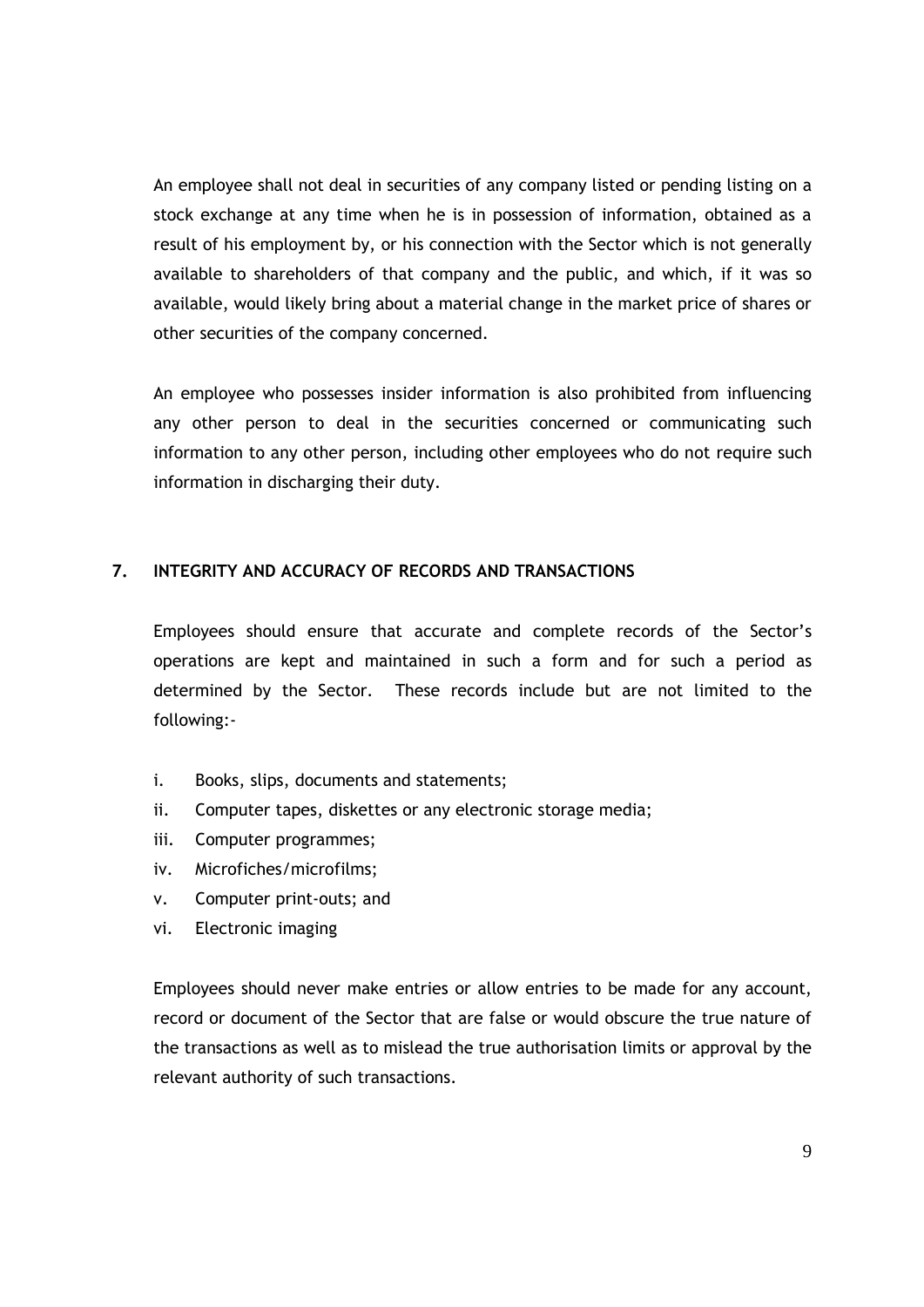Employees should ensure that any alteration or deletion to records are properly authorised by their superiors. Any removal of records must be properly documented.

Employees must ensure that the Sector's information and records are not copied by unauthorised persons including computer vendors and service providers.

Employees should report to their superior immediately upon discovery of any unauthorised copying, entries, deletions or alterations in the Sector's records.

All records and computer files or programmes of the Sector, including personnel files, financial statements and customer information, must be accessed and used only for authorised purposes for which they were originally intended.

#### **8. FAIR AND EQUITABLE TREATMENT**

All business dealings on behalf of the Sector with current and potential customers, employees and those who may have cause to rely upon the Sector, should be conducted fairly and equitably. Employees must not be influenced by friendship or association, either in meeting a customer's requirements or in recommending that they be met. Such decisions must be made on a strictly at arm's-length business basis. All preferential transactions with insiders or related interest should be avoided. If transacted, such dealings shall be in full compliance with the law, judged on normal business criteria basis and fully documented and duly authorised by the Chief Executive Officer.

No employee shall offer any bribe or similar consideration to any person or company in order to obtain business for the Sector. Any commissions paid or other payments made, or favourable terms conceded, or other advantages given, by any employee in the conduct of the Sector's business shall be in accordance with the Sector's policies on such matters as notified from time to time and shall be promptly recorded in writing.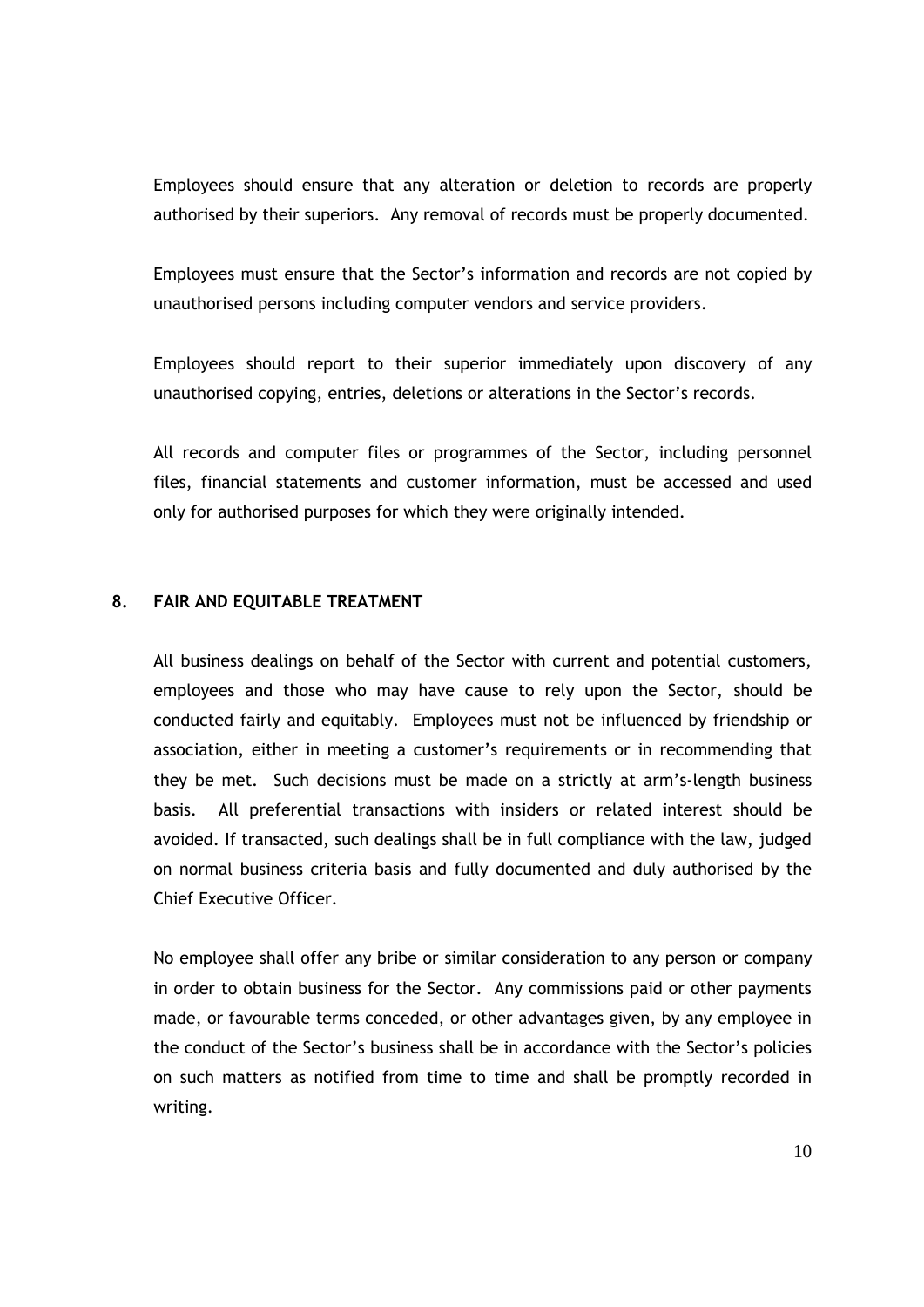### **9. RELATIONSHIP WITH CUSTOMERS**

Employees dealing with customers should draw their attention to the terms and conditions governing each insurance service provided, including all applicable charges.

Employees should respond readily and promptly to customers' enquiries on the Sector's terms and conditions of insurance services including insurance charges.

# **10. CONFIDENTIALITY**

The confidentiality of relations and dealings between the Sector and its customers is paramount in maintaining the Sector's reputation. Employees are required to keep confidential all information relating to the Sector's customers including information regarding their insurance policies and transactions.

All records of customers are to be kept in a secured place at all times away from public view and unauthorised access. Employees should not remove or relocate documents or records of customers out of their divisions or departments without the approval of their respective superiors.

Employees have a duty to continue protecting the confidentiality of customer information even after cessation of employment with the Sector and, unless specifically required by law or regulations, employee shall not divulge any secret, copyright material, correspondence, accounts, insurance policies or dealings of the Sector or its customers. No employee shall in any way use any information so obtained for financial gain.

Upon cessation of their employment with the Sector, employees must return to the Sector, all documents or records in their possession by reasons of their employment with the Sector, including all documents relating to and belonging to or the Sector's customers.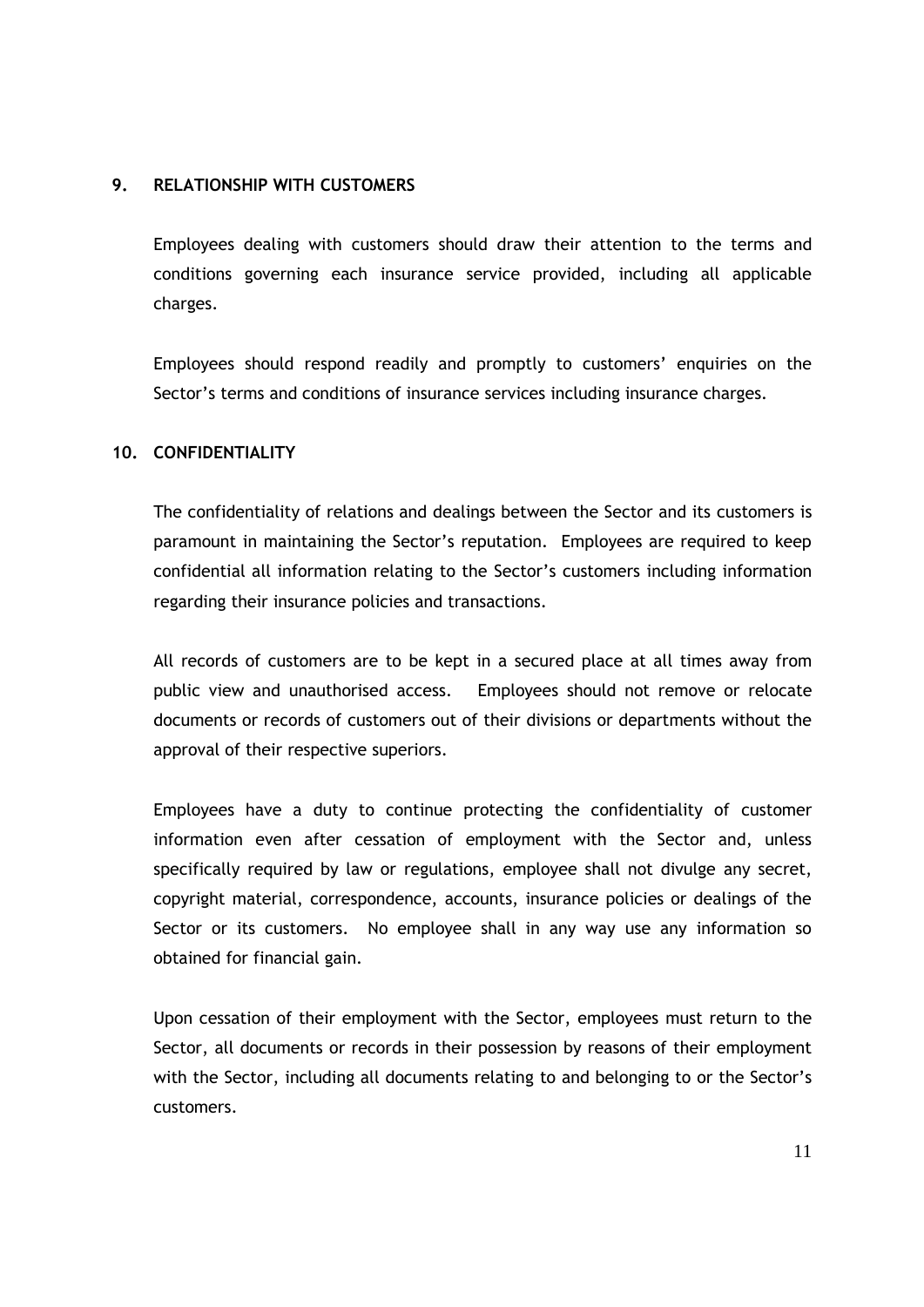Employees should not reveal to third parties any names or other information in connection with any dealings or transactions with any customers unless specifically required by law or regulations.

#### **11. GUIDELINES TO PREVENT MISUSE OF BUMIPUTERA NAMES IN PUBLIC SHARE ISSUES**

The Sector and its staff are expected to conduct their activities in tandem with national development policies and objectives. Staffs are expected to be familiar with national development policies and in their daily business dealings, they must not condone or be involved in any activities which are against the letter and spirit of such policies. Hence, staff should ensure that the Government's policy of allocating a certain portion of public share issues to the Bumiputera community is not frustrated and the following guideline shall apply.

#### *Guideline*

Staff must not be knowingly involved in their personal capacity in any scheme which is designed to permit a non-Bumiputera to use Bumiputera nominees to subscribe for any public share issue. In the following statement, "principal" refers to a non-Bumiputera staff who uses the names of any Bumiputera, with or without the latter's consent, to subscribe for any public share issue; while "nominee" refers to a Bumiputera staff who allows his or her name to be used by any non-Bumiputera for the purpose of subscribing to a public share issue.

Any staffs who willfully participates in such a scheme as a principal or nominee is guilty of misconduct and shall be subject to severe disciplinary action by the management.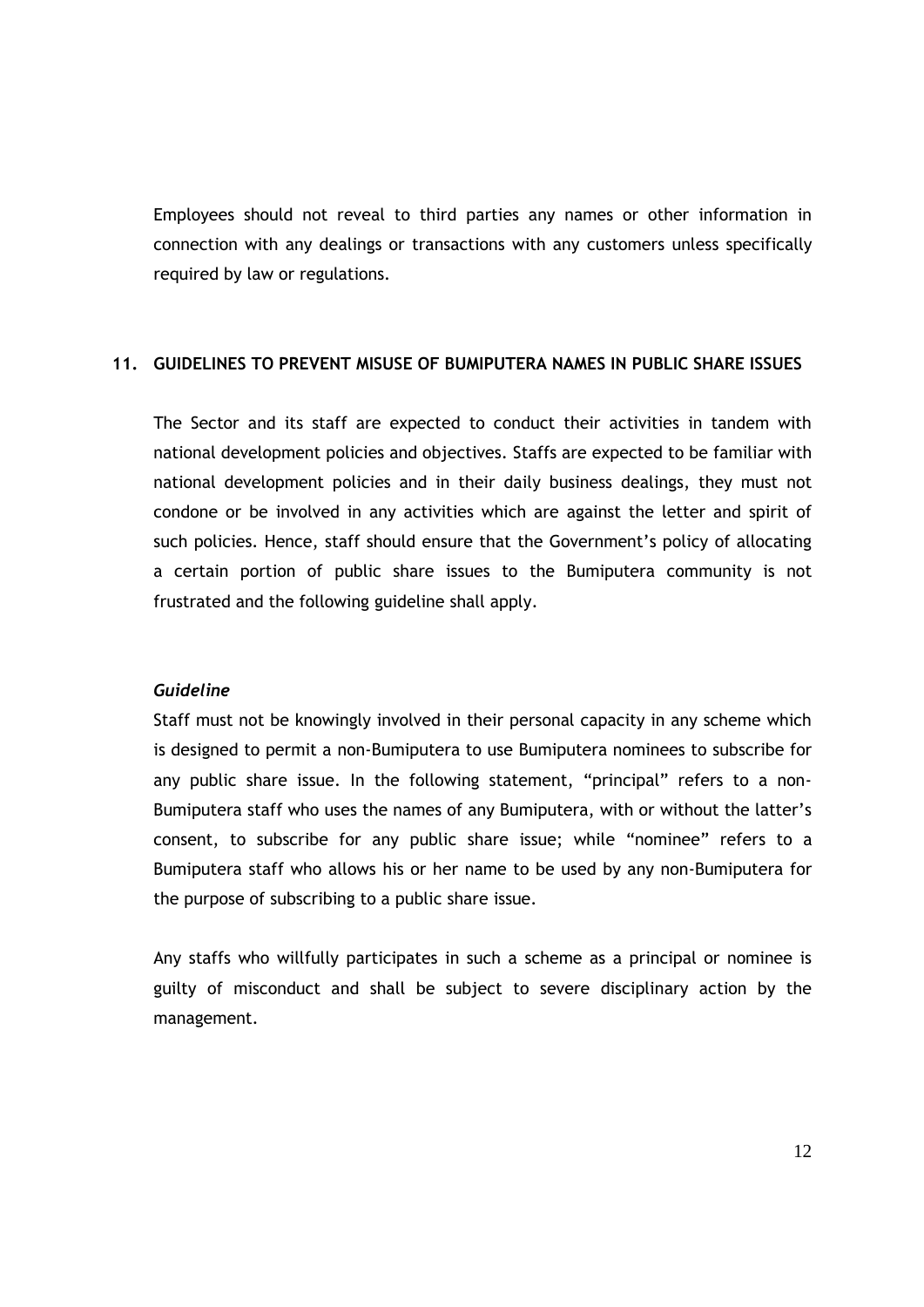# **12. MAKING OF PUBLIC STATEMENTS**

All employees shall not, during or after cessation of his employment with the Sector:-

- a) publish or cause to be published or circulate any articles, statements, books, photographs or letters; or
- b) give away any interview or broadcast or deliver any lectures or speeches on any matter which concerns his duties or the policies, decisions or the business of the Sector or any matter connected with the Sector without obtaining the prior written consent of the CEO of the Sector.

For making public statements, the following designated posts are exempted from seeking written permission if the act is in line with the duties of the staff:-

- Chairman
- Head of Sector
- Any spokesmen or persons so designated by the Chairman or Head of the Sector

If permission is granted, it shall be subjected to an implied condition that:-

- a) the proposed publication shall not be published as may reasonably be implied that it had received official support or backing or sponsorship from the Sector; or
- b) the proposed publication shall not bear the words "approved publication" or words to that effect.

Staff wishing to seek permission to publish or write a book or article based on official information must write to the Head, Human Capital, Group Insurance and Takaful or

any other designated person, giving the details of the proposed book or article.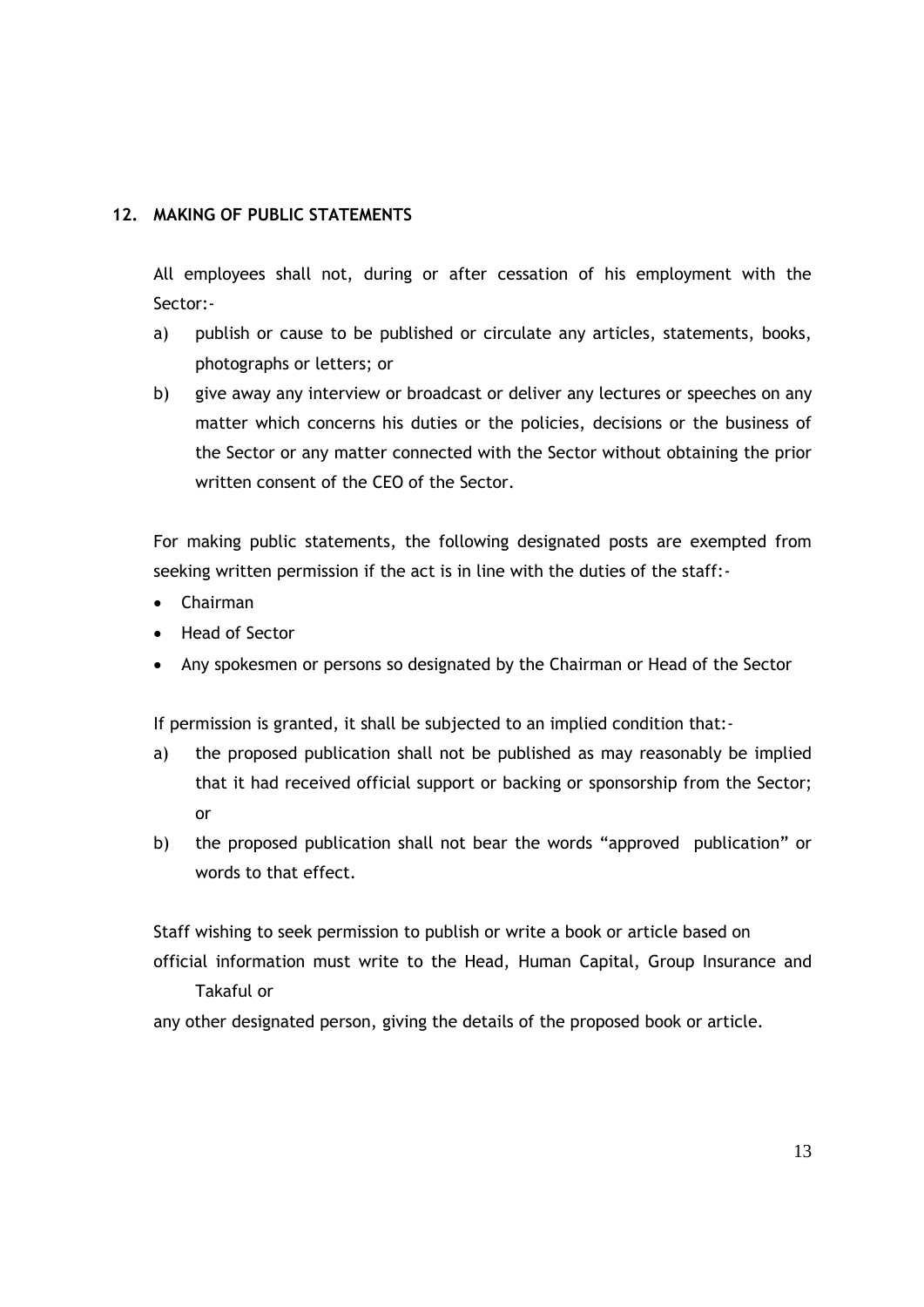# **13. INTEGRITY OF THE INFORMATION SYSTEMS**

Employees have the duty to protect the integrity of the information systems. They should not lend themselves to any scheme which could subvert the integrity of the information systems.

# **14. REQUIRED KNOWLEDGE AND COMPLIANCE**

Employees, particularly at the senior level, should keep up-to-date and comply with applicable laws, rules and regulations in their respective area of operations.

Employees of the Management level are required to take reasonable steps to ensure that their subordinates are kept informed of and are familiar with all applicable laws or regulations relevant to their respective area of operations. They should up-date their subordinates on any change in such laws or regulations.

Employees who are not familiar with the laws and regulations applicable in their area of operations should seek guidance from their immediate superior.

# **15. PECUNIARY EMBARRASSMENT**

Employees are expected to manage their personal financial matters well. The Sector takes a very serious view of such "pecuniary embarrassment" i.e. the state of one's indebtedness which, having regard to the amount of debt incurred by an employee, may in the opinion of the Sector cause financial hardship to him.

An employee is deemed to be in state of pecuniary embarrassment:-

- a) where he is a judgement debtor, for as long as the judgement debt remains unsettled and a stay of execution has not been granted; or
- b) where he is an adjudicated bankrupt or an insolvent wage earner, for as long as he remains as an undischarged bankrupt or for as long as any judgement against him in favour of the Official Assignee remains unsatisfied and a stay of execution has not been granted.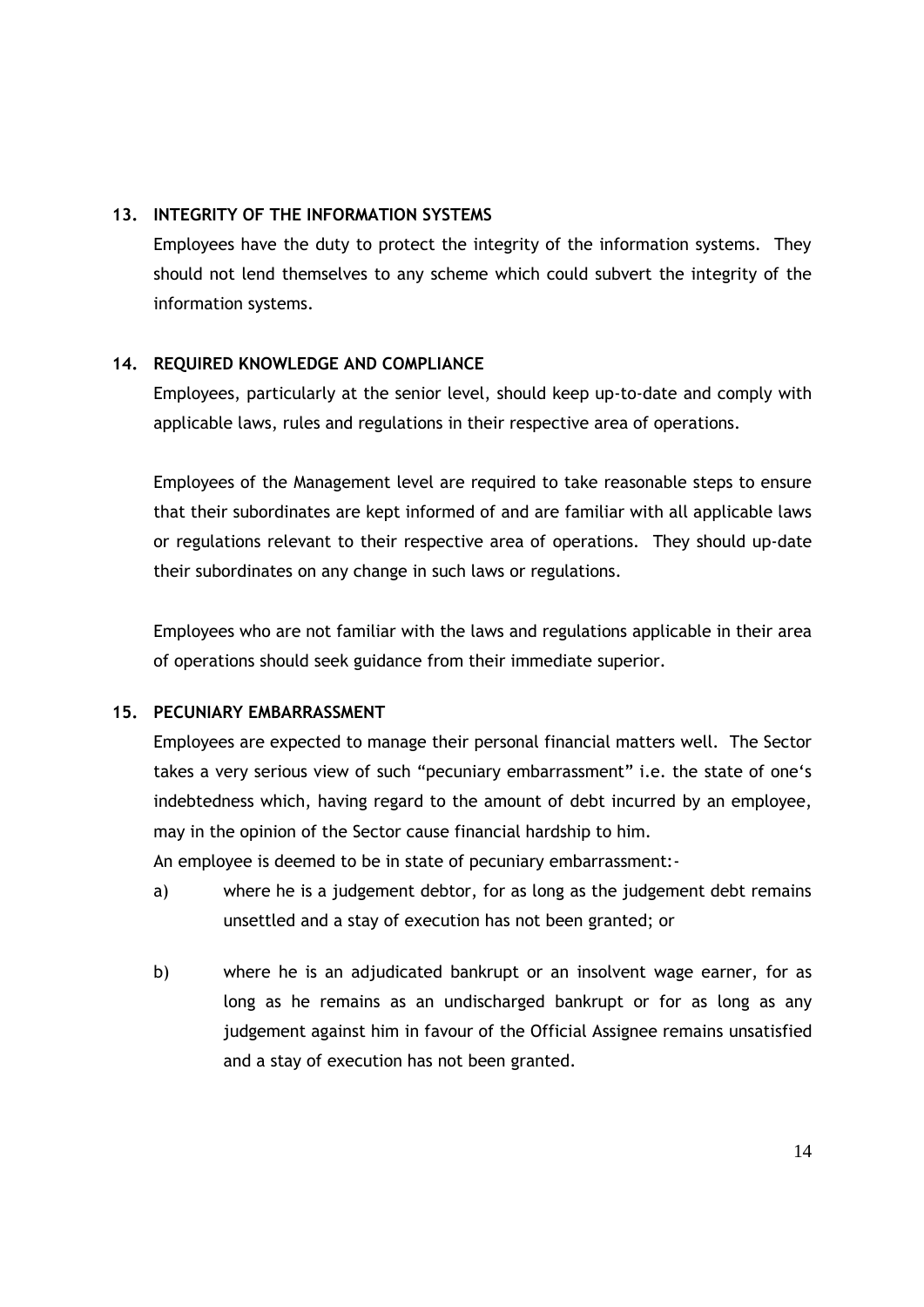#### **16. WHISTLE-BLOWER PROVISION**

Employees of the Management level of each department are responsible for preventing and detecting fraud, defalcation, misappropriation and other irregularities. They should be familiar with the types of improprieties that might occur within his area of responsibilities and be alert for any indication of irregularities. Please refer to Fraud Reporting Hotline material published via Eportal by Group for the examples of fraudulent activities.

Under the fraud reporting guidelines, employees are required to report direct any suspicious fraudulent activities via Fraud Reporting Hotline and to the Human Capital, Group Insurance and Takaful without fear of disclosure or retribution.

The Sector will duly acknowledge the efforts of an employee whose allegation or communication of his suspicion made in good faith is subsequently confirmed in an investigation. However, disciplinary action may be taken against an employee if the allegation of fraud is made frivolously or maliciously for personal gain.

An employee shall be vigilant against any attempt to use the Sector for illegal purpose or activity, in particular money laundering.

An employee with the knowledge of any wrong doing and who conceals, abets or suppresses information of the wrong doing would be liable to disciplinary action.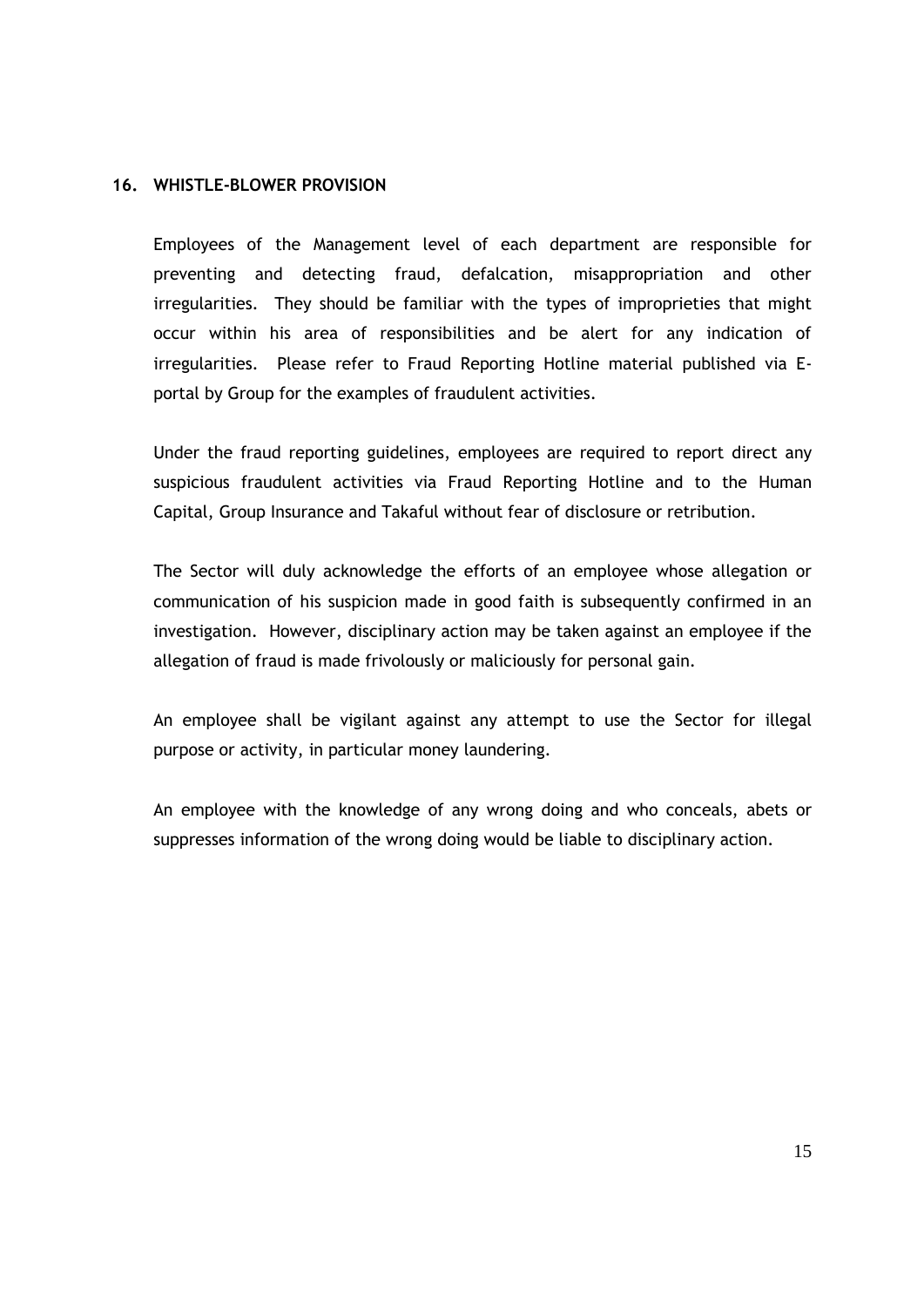# **17. SEXUAL HARASSMENT**

Sexual harassment means any unwanted or unwelcome verbal, non-verbal or physical sexual advances, requests for sexual favours or other verbal or physical conduct of a sexual nature when;

- a) either the conduct interferes with another person's work or creates an intimidating, hostile or offensive working environment; or
- b) having regard to all circumstances a reasonable person would have anticipated that a recipient would be offended, humiliated or intimidated; or
- c) submission to or rejection of the conduct might be used as a basis for decisions affecting a person's work or promotion prospects; or
- d) Submission to or rejection of the conduct might, on reasonable grounds, be perceived by the recipient as an offence or humiliation, or a threat to the employee well being, but has no direct link to the employee's employment.
- e) the conduct is based on the gender or sexuality of the recipient.

Within the context of this Code, sexual harassment in the workplace includes any employment related sexual harassment occurring outside the workplace as a result of employment responsibilities or employment relationships. Situations under which such employment related sexual harassment may take place include, but are not limited to, sexual harassment:-

- a) work related social functions, conferences or training sessions;
- b) in the course of work assignments outside the workplace;
- c) during work related travel;
- d) over the phone; and
- e) through electronic media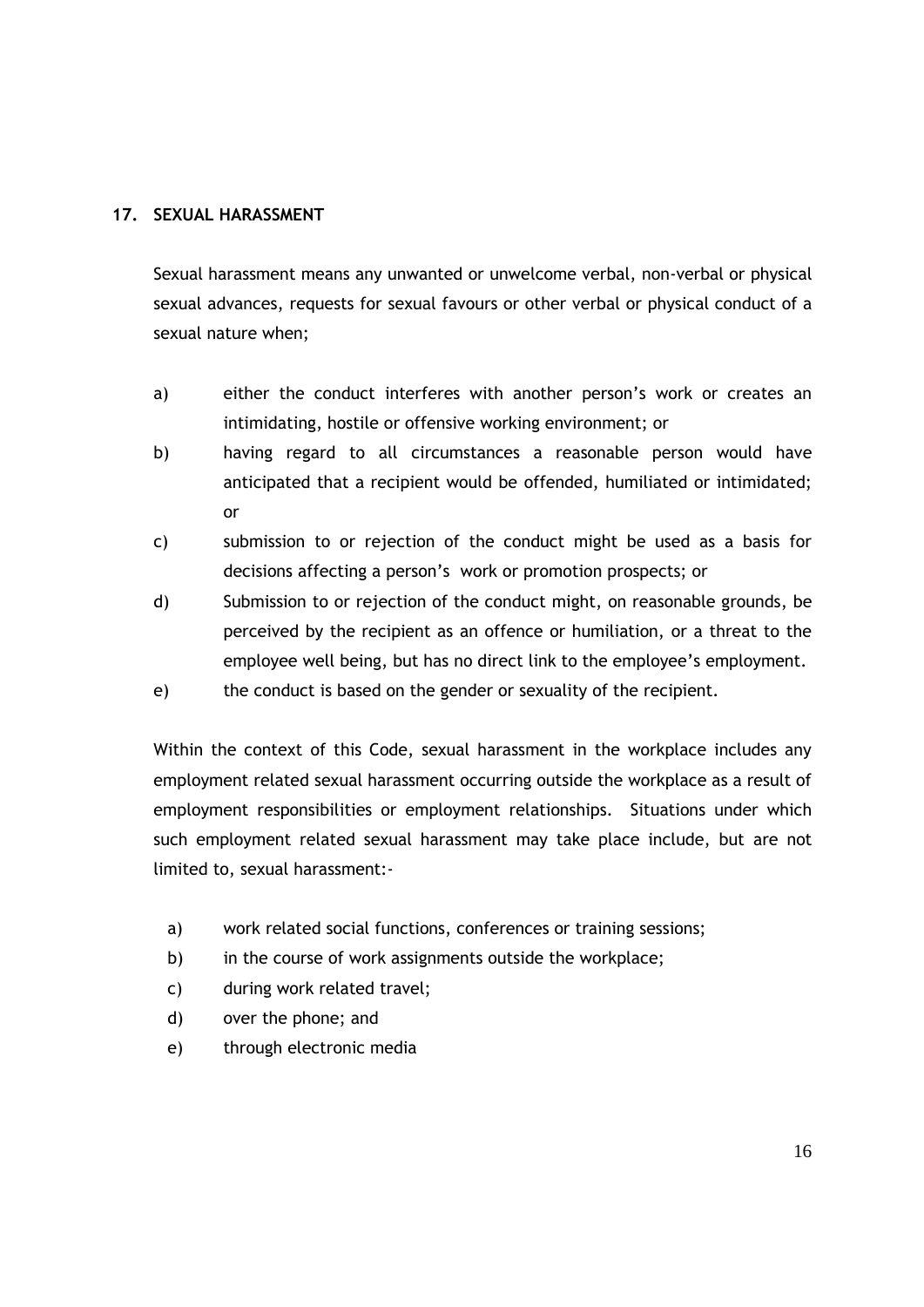#### **18. AVENUE TO EXPRESS VIEWPOINT OR COMPLAINT**

Employees may express their viewpoint on any other matter or person with the Sector's interest at heart direct to Human Capital, Group Insurance and Takaful or the CEO of the Sector, in writing.

# **19. SECURITIES INDUSTRY ACT, 1983 (SIA)**

The Sector and its employees should observe all provisions contained in this Code in addition to the requirements of the Securities Industry Act 1983 (SIA) which prohibits any person from making improper use of price-sensitive information obtained by virtue of his official capacity or former official capacity.

#### **20. DISCLOSURE AND ANNUAL DECLARATION**

Employees are required to declare their position on conflict of interest on an annual basis irrespective of whether or not they have a conflict of interest. It is the employee's responsibility to disclose any conflict of interest and to take the necessary steps to resolve the conflict.

Where there is a conflict of interest, such conflict must be declared immediately by the employee to the Human Capital, Group Insurance and Takaful. Failure to do so may result in disciplinary action in the event of a conflict involving the employee being reported or detected.

The Human Capital, Group Insurance and Takaful in consultation with the Senior Management will decide on further actions on how to deal with the conflict.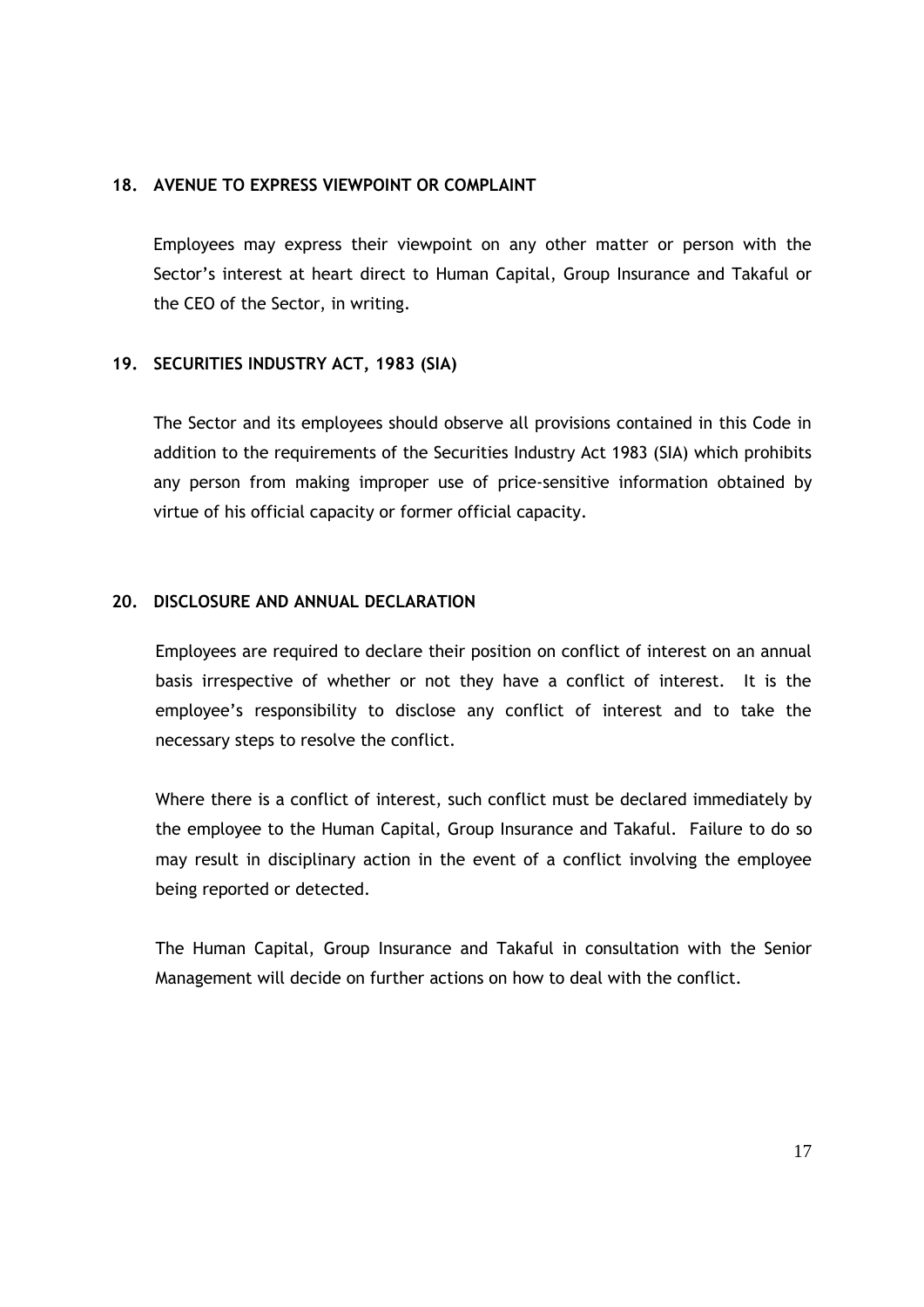# **21. ADMINISTRATION OF THE CODE OF ETHICS AND CONDUCT**

Human Capital, Group Insurance and Takaful is responsible for the upkeep and the administration of this Code of Ethics. If you have any question about this policy, please contact the Human Capital, Group Insurance and Takaful or any other Management Committee established for the purpose of enforcement of this Code.